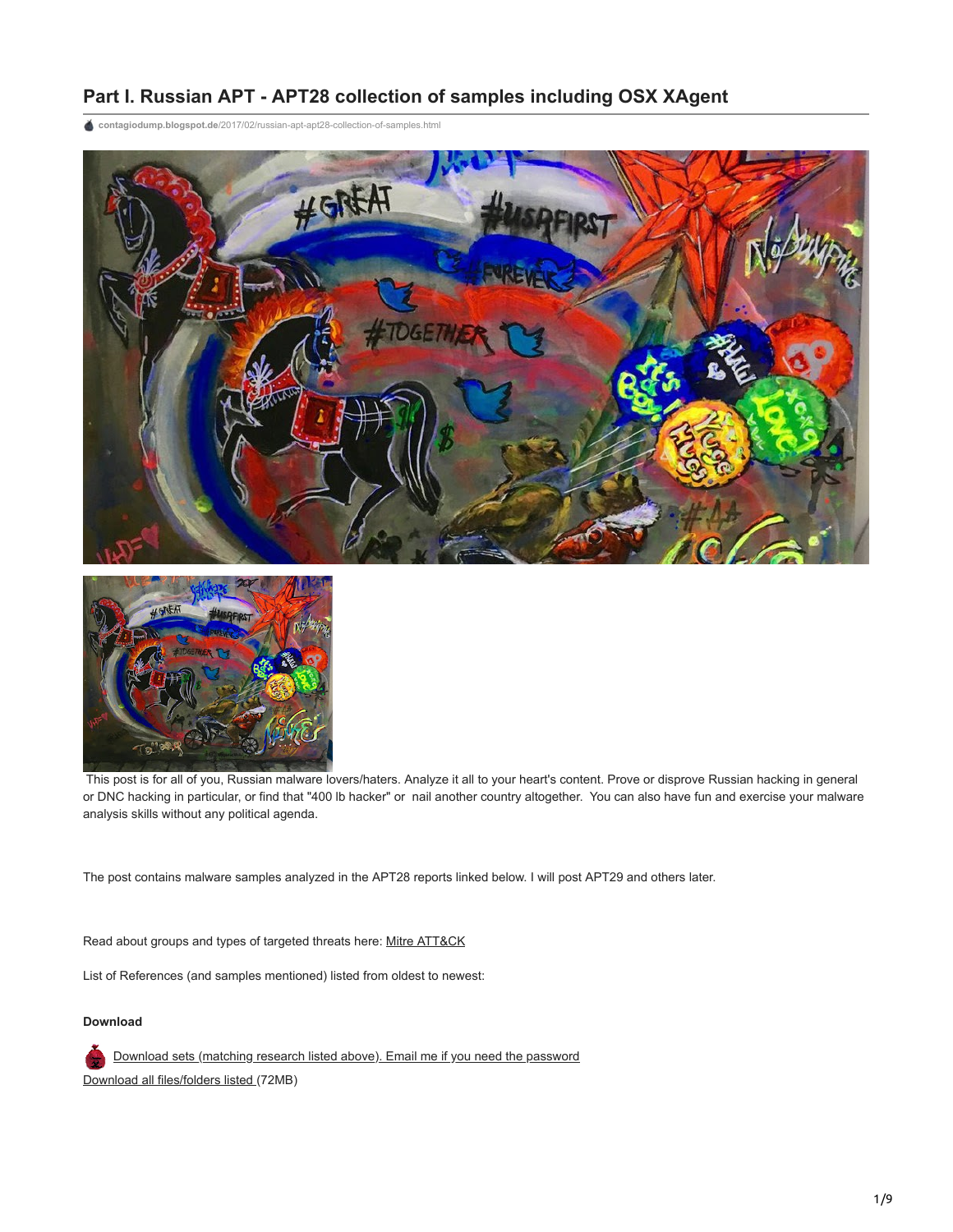| <b>Parent Folder</b>                                                | File Name (SHA1)                                                |
|---------------------------------------------------------------------|-----------------------------------------------------------------|
| APT28                                                               | APT28_2011-09_Telus_Trojan.Win32.Sofacy.A                       |
| APT28_2011-09_Telus_Trojan.Win32.Sofacy.A                           | 28F21E96E0722DD6FC7D6E1275F352BD060ADE0D                        |
| APT28_2011-09_Telus_Trojan.Win32.Sofacy.A                           | 72CFD996957BDE06A02B0ADB2D66D8AA9C25BF37                        |
| APT28_2011-09_Telus_Trojan.Win32.Sofacy.A                           | AC6B465A13370F87CF57929B7CFD1E45C3694585                        |
| APT28_2011-09_Telus_Trojan.Win32.Sofacy.A                           | C01B02CCC86ACBD9B266B09D2B693CB39A2C6809                        |
| APT28                                                               | APT28_2014-08_MhtMS12-27_Prevenity                              |
| APT28_2014-08_MhtMS12-27_Prevenity                                  | 33EEC0D1AE550FB33874EDCE0138F485538BB21B__.mht_                 |
| APT28_2014-08_MhtMS12-27_Prevenity                                  | 8DEF0A554F19134A5DB3D2AE949F9500CE3DD2CE_filee.dll_             |
| APT28_2014-08_MhtMS12-27_Prevenity                                  | A8551397E1F1A2C0148E6EADCB56FA35EE6009CA_coreshell.dll_         |
| APT28_2014-08_MhtMS12-27_Prevenity                                  | E338A57C35A4732BBB5F738E2387C1671A002BCB_advstorshell.dll_      |
| APT28                                                               | APT28_2014-10_Fireeye_A_Window_into_Russia_Cyber_Esp.Operations |
| APT28 2014-<br>10_Fireeye_A_Window_into_Russia_Cyber_Esp.Operations | 367D40465FD1633C435B966FA9B289188AA444BC_tmp64.dat              |
| APT28 2014-<br>10 Fireeye A Window into Russia Cyber Esp.Operations | 6316258CA5BA2D85134AD7427F24A8A51CE4815B_coreshell.dll_         |
| APT28 2014-<br>10_Fireeye_A_Window_into_Russia_Cyber_Esp.Operations | 682E49EFA6D2549147A21993D64291BFA40D815A_coreshell.dll_         |
| APT28_2014-<br>10_Fireeye_A_Window_into_Russia_Cyber_Esp.Operations | 85522190958C82589FA290C0835805F3D9A2F8D6_coreshell.dll_         |
| APT28_2014-<br>10_Fireeye_A_Window_into_Russia_Cyber_Esp.Operations | A8551397E1F1A2C0148E6EADCB56FA35EE6009CA_coreshell.dll_         |
| APT28 2014-<br>10_Fireeye_A_Window_into_Russia_Cyber_Esp.Operations | CF3220C867B81949D1CE2B36446642DE7894C6DC_coreshell.dll_         |
| APT28 2014-<br>10_Fireeye_A_Window_into_Russia_Cyber_Esp.Operations | D87B310AA81AE6254FFF27B7D57F76035F544073_coreshell.dll_         |
| APT28_2014-<br>10_Fireeye_A_Window_into_Russia_Cyber_Esp.Operations | D9C53ADCE8C35EC3B1E015EC8011078902E6800B_coreshell.dll_         |
| APT28_2014-<br>10_Fireeye_A_Window_into_Russia_Cyber_Esp.Operations | E2450DFFA675C61AA43077B25B12851A910EEEB6_coreshell.dll_         |
| APT28_2014-<br>10_Fireeye_A_Window_into_Russia_Cyber_Esp.Operations | ED48EF531D96E8C7360701DA1C57E2FF13F12405_coreshell.dll          |
| APT28 2014-<br>10_Fireeye_A_Window_into_Russia_Cyber_Esp.Operations | F5B3E98C6B5D65807DA66D50BD5730D35692174D_asdfasdf.dat           |
| APT28                                                               | APT28_2014-10_Telus_Coreshell.A                                 |
| APT28_2014-10_Telus_Coreshell.A                                     | D87B310AA81AE6254FFF27B7D57F76035F544073_coreshell.dll_         |
| APT28                                                               | APT28_2014-10_TrendMicro Operation Pawn Storm                   |
| APT28_2014-10_TrendMicro Operation Pawn Storm                       | 0A3E6607D5E9C59C712106C355962B11DA2902FC_Case2_S.vbs_exe_       |
| APT28_2014-10_TrendMicro Operation Pawn Storm                       | 0E12C8AB9B89B6EB6BAF16C4B3BBF9530067963F_Case2_Military Coopera |
| APT28_2014-10_TrendMicro Operation Pawn Storm                       | 14BEEB0FC5C8C887D0435009730B6370BF94BC93_Case5Payload2_netids.o |
| APT28_2014-10_TrendMicro Operation Pawn Storm                       | 3814EEC8C45FC4313A9C7F65CE882A7899CF0405_Case4_NetIds.dll_      |
| APT28_2014-10_TrendMicro Operation Pawn Storm                       | 4B8806FE8E0CB49E4AA5D8F87766415A2DB1E9A9_Case2dropper_cryptmod  |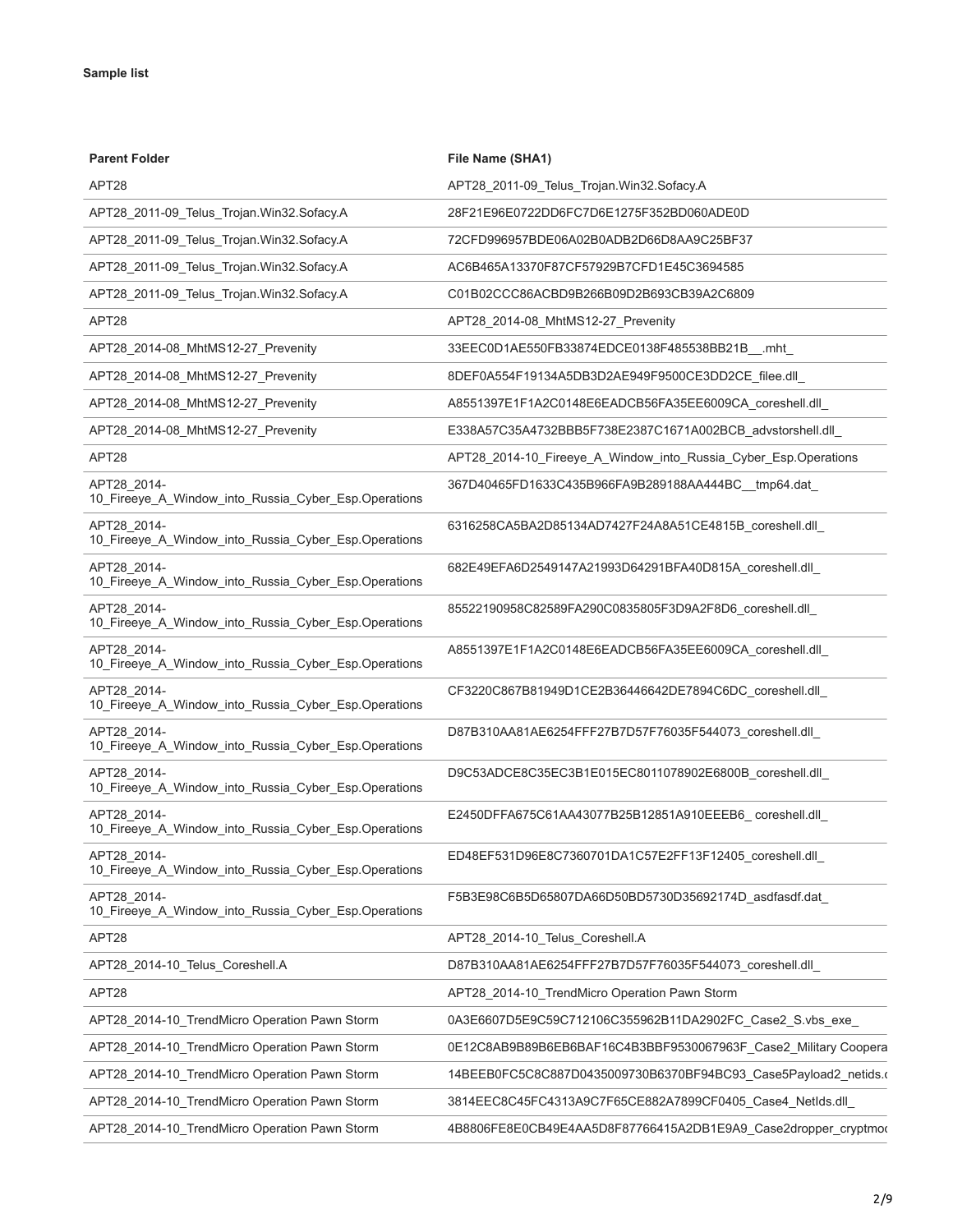| <b>Parent Folder</b>                                 | File Name (SHA1)                                                                                   |
|------------------------------------------------------|----------------------------------------------------------------------------------------------------|
| APT28_2014-10_TrendMicro Operation Pawn Storm        | 550ABD71650BAEA05A0071C4E084A803CB413C31_Case2_skype.exe_                                          |
| APT28_2014-10_TrendMicro Operation Pawn Storm        | 55318328511961EC339DFDDCA0443068DCCE9CD2_Case3_conhost.dll_                                        |
| APT28_2014-10_TrendMicro Operation Pawn Storm        | 5A452E7248A8D3745EF53CF2B1F3D7D8479546B9 Case3 netui.dll keylog                                    |
| APT28_2014-10_TrendMicro Operation Pawn Storm        | 6ADA11C71A5176A82A8898680ED1EAA4E79B9BC3_Case1_Letter to IAEA.p                                    |
| APT28_2014-10_TrendMicro Operation Pawn Storm        | 6B875661A74C4673AE6EE89ACC5CB6927CA5FD0D_Case2Payload2_netids                                      |
| APT28_2014-10_TrendMicro Operation Pawn Storm        | 72CFD996957BDE06A02B0ADB2D66D8AA9C25BF37_Case1_saver.scr_                                          |
| APT28_2014-10_TrendMicro Operation Pawn Storm        | 78D28072FDABF0B5AAC5E8F337DC768D07B63E1E_Case5_IDF_Spokesper                                       |
| APT28_2014-10_TrendMicro Operation Pawn Storm        | 7FBB5A2E46FACD3EE0C945F324414210C2199FFB_Case5payload_saver.sci                                    |
| APT28_2014-10_TrendMicro Operation Pawn Storm        | 88F7E271E54C127912DB4DB49E37D93AEA8A49C9_Case3_download_msm                                        |
| APT28_2014-10_TrendMicro Operation Pawn Storm        | 8DEF0A554F19134A5DB3D2AE949F9500CE3DD2CE_Case6_dropper_filee.dl                                    |
| APT28_2014-10_TrendMicro Operation Pawn Storm        | 956D1A36055C903CB570890DA69DEABAACB5A18A_Case2_International Mi                                    |
| APT28_2014-10_TrendMicro Operation Pawn Storm        | 9C622B39521183DD71ED2A174031CA159BEB6479_Case3_conhost.dll                                         |
| APT28_2014-10_TrendMicro Operation Pawn Storm        | A8551397E1F1A2C0148E6EADCB56FA35EE6009CA_Case6_Coreshell.dll                                       |
| APT28_2014-10_TrendMicro Operation Pawn Storm        | A90921C182CB90807102EF402719EE8060910345_Case4_APEC Media list 2                                   |
| APT28_2014-10_TrendMicro Operation Pawn Storm        | AC6B465A13370F87CF57929B7CFD1E45C3694585_Case4Payload_dw20.t_                                      |
| APT28_2014-10_TrendMicro Operation Pawn Storm        | B3098F99DB1F80E27AEC0C9A5A625AEDAAB5899A_APEC Media list 2013 F                                    |
| APT28_2014-10_TrendMicro Operation Pawn Storm        | BC58A8550C53689C8148B021C917FB4AEEC62AC1_Case5Payload_install.e.                                   |
| APT28_2014-10_TrendMicro Operation Pawn Storm        | C5CE5B7D10ACCB04A4E45C3A4DCF10D16B192E2F_Case1Payload_netids.                                      |
| APT28_2014-10_TrendMicro Operation Pawn Storm        | D0AA4F3229FCD9A57E9E4F08860F3CC48C983ADDml.rtf                                                     |
| APT28_2014-10_TrendMicro Operation Pawn Storm        | DAE7FAA1725DB8192AD711D759B13F8195A18821_Case6_MH17.doc_decoy                                      |
| APT28_2014-10_TrendMicro Operation Pawn Storm        | E338A57C35A4732BBB5F738E2387C1671A002BCB_Case6_advstoreshell.dll                                   |
| APT28_2014-10_TrendMicro Operation Pawn Storm        | F542C5F9259274D94360013D14FFBECC43AAE552_Case5Decoy_IDF_Spok                                       |
| APT28_2014-10_TrendMicro Operation Pawn Storm        | wp-operation-pawn-storm.pdf                                                                        |
| APT28                                                | APT28_2015-07_Digital Attack on German Parliament                                                  |
| APT28 2015-07 Digital Attack on German Parliament    | 0450AAF8ED309CA6BAF303837701B5B23AAC6F05_servicehost.dll_                                          |
| APT28 2015-07 Digital Attack on German Parliament    | CDEEA936331FCDD8158C876E9D23539F8976C305_exe_                                                      |
| APT28_2015-07_Digital Attack on German Parliament    | Digital Attack on German Parliament_ Investigative Report on the Hack of the Le<br>netzpolitik.pdf |
| APT28_2015-07_Digital Attack on German Parliament    | F46F84E53263A33E266AAE520CB2C1BD0A73354E_winexesvc.exe_                                            |
| APT28                                                | APT28_2015-07_ESET_Sednit_meet_Hacking                                                             |
| APT28_2015-07_ESET_Sednit_meet_Hacking               | 51B0E3CD6360D50424BF776B3CD673DD45FD0F97.exe                                                       |
| APT28_2015-07_ESET_Sednit_meet_Hacking               | B8B3F53CA2CD64BD101CB59C6553F6289A72D9BBdll                                                        |
| APT28_2015-07_ESET_Sednit_meet_Hacking               | D43FD6579AB8B9C40524CC8E4B7BD05BE6674F6C_warfsgfdydcikf.mkv.swf                                    |
| APT28                                                | APT28_2015-07_Telus_Trojan-Downloader.Win32.Sofacy.B                                               |
| APT28_2015-07_Telus_Trojan-Downloader.Win32.Sofacy.B | B8B3F53CA2CD64BD101CB59C6553F6289A72D9BB.dll                                                       |
| APT28                                                | APT28_2015-09_Root9_APT28_Technical_Followup                                                       |
| APT28_2015-09_Root9_APT28_Technical_Followup         | 0450AAF8ED309CA6BAF303837701B5B23AAC6F05_servicehost.dll_                                          |
| APT28_2015-09_Root9_APT28_Technical_Followup         | CDEEA936331FCDD8158C876E9D23539F8976C305_exe_                                                      |
| APT28_2015-09_Root9_APT28_Technical_Followup         | F46F84E53263A33E266AAE520CB2C1BD0A73354E_winexesvc.exe_                                            |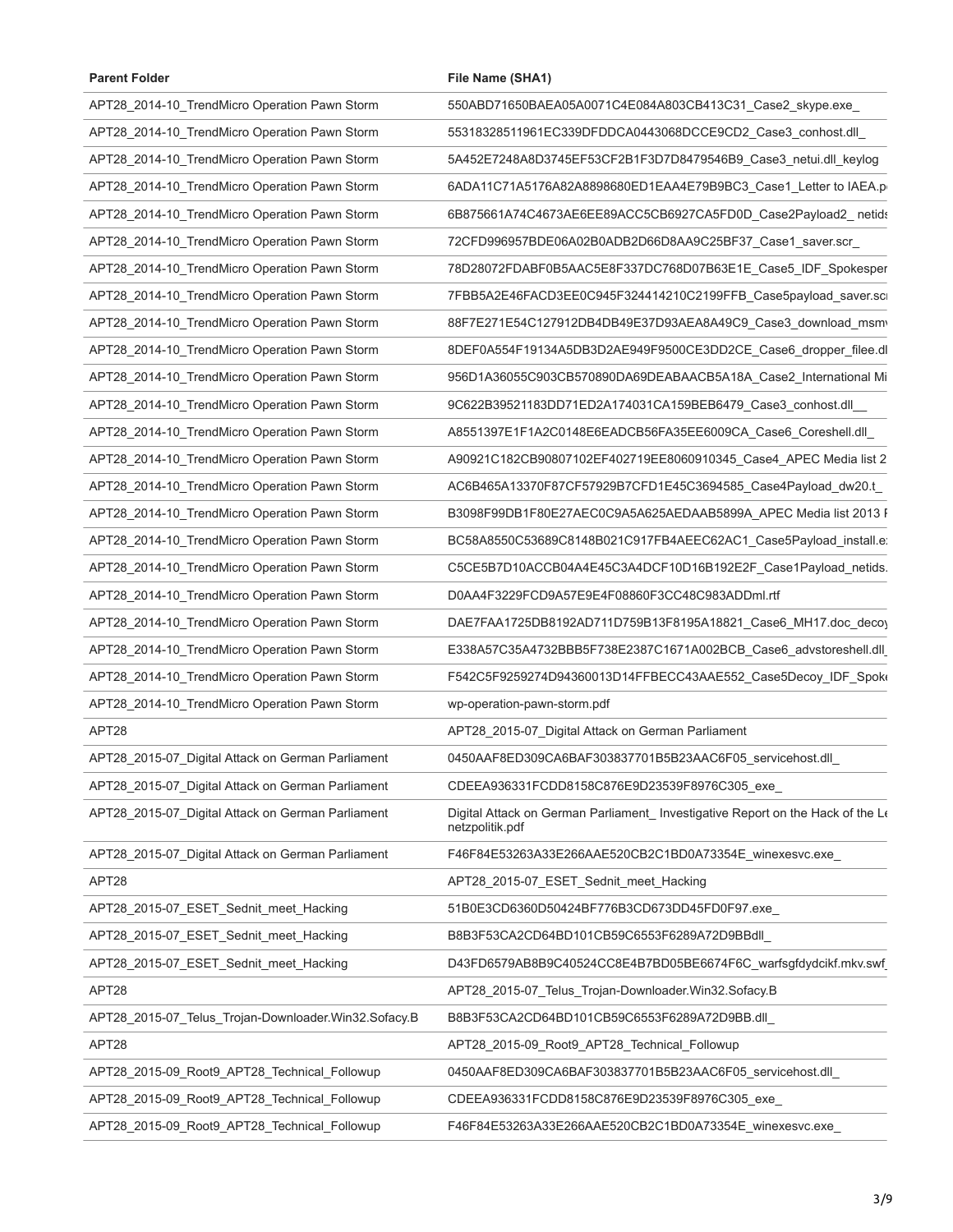| <b>Parent Folder</b>                                                                     | File Name (SHA1)                                                          |
|------------------------------------------------------------------------------------------|---------------------------------------------------------------------------|
| APT28                                                                                    | APT28_2015-09_SFecure_Sofacy-recycles-carberp-and-metasploit-code         |
| APT28_2015-09_SFecure_Sofacy-recycles-carberp-and-<br>metasploit-code                    | Dlls                                                                      |
| <b>Dlls</b>                                                                              | 21835AAFE6D46840BB697E8B0D4AAC06DEC44F5B                                  |
| <b>Dlls</b>                                                                              | 3B52046DD7E1D5684EABBD9038B651726714AB69                                  |
| <b>D</b> lls                                                                             | 5C3E709517F41FEBF03109FA9D597F2CCC495956                                  |
| <b>Dlls</b>                                                                              | 7319A2751BD13B2364031F1E69035ACFC4FD4D18                                  |
| <b>Dlls</b>                                                                              | 9FC43E32C887B7697BF6D6933E9859D29581EAD0                                  |
| <b>Dlls</b>                                                                              | AC61A299F81D1CFF4EA857AFD1B323724AAC3F04                                  |
| <b>D</b> lls                                                                             | B8B3F53CA2CD64BD101CB59C6553F6289A72D9BB                                  |
| <b>D</b> lls                                                                             | D3AA282B390A5CB29D15A97E0A046305038DBEFE                                  |
| <b>D</b> lls                                                                             | D85E44D386315B0258847495BE1711450AC02D9F                                  |
| <b>D</b> lls                                                                             | ED9F3E5E889D281437B945993C6C2A80C60FDEDC                                  |
| <b>Dlls</b>                                                                              | F7608EF62A45822E9300D390064E667028B75DEA                                  |
| APT28_2015-09_SFecure_Sofacy-recycles-carberp-and-<br>metasploit-code                    | <b>Droppers</b>                                                           |
| <b>Droppers</b>                                                                          | 015425010BD4CF9D511F7FCD0FC17FC17C23EEC1                                  |
| <b>Droppers</b>                                                                          | 4FAE67D3988DA117608A7548D9029CADDBFB3EBF                                  |
| <b>Droppers</b>                                                                          | 51B0E3CD6360D50424BF776B3CD673DD45FD0F97                                  |
| <b>Droppers</b>                                                                          | 63D1D33E7418DAF200DC4660FC9A59492DDD50D9                                  |
| <b>Droppers</b>                                                                          | B4A515EF9DE037F18D96B9B0E48271180F5725B7                                  |
| <b>Droppers</b>                                                                          | B7788AF2EF073D7B3FB84086496896E7404E625E                                  |
| <b>Droppers</b>                                                                          | B8AABE12502F7D55AE332905ACEE80A10E3BC399                                  |
| <b>Droppers</b>                                                                          | F3D50C1F7D5F322C1A1F9A72FF122CAC990881EE                                  |
| APT28                                                                                    | APT28_2015-10_New Adobe Flash Zero-Day Used in Pawn Storm                 |
| APT28_2015-10_New Adobe Flash Zero-Day Used in Pawn<br>Storm                             | 2DF498F32D8BAD89D0D6D30275C19127763D5568763D5568.swf                      |
| APT28_2015-10_New Adobe Flash Zero-Day Used in Pawn<br>Storm                             | A5FCA59A2FAE0A12512336CA1B78F857AFC06445AFC06445_mgswizap.dll             |
| APT28                                                                                    | APT28_2015-10_Root9_APT28_targets Financial Markets                       |
| APT28_2015-10_Root9_APT28_targets Financial Markets                                      | 0450AAF8ED309CA6BAF303837701B5B23AAC6F05 servicehost.dll                  |
| APT28_2015-10_Root9_APT28_targets Financial Markets                                      | F325970FD24BB088F1BEFDAE5788152329E26BF3_SupUpNvidia.exe_                 |
| APT28                                                                                    | APT28 2015-12 Bitdefender In-depth analysis of APT28â€"The Political Cy   |
| APT28_2015-12_Bitdefender_In-<br>depth_analysis_of_APT28â€"The_Political_Cyber-Espionage | Bitdefender_In-depth_analysis_of_APT28â€"The_Political_Cyber-Espionage.pd |
| APT28 2015-12 Bitdefender In-<br>depth_analysis_of_APT28â€"The_Political_Cyber-Espionage | CB796F2986700DF9CE7D8F8D7A3F47F2EB4DF682_xp.exe_APT28                     |
| APT28 2015-12 Bitdefender In-<br>depth_analysis_of_APT28â€"The_Political_Cyber-Espionage | F080E509C988A9578862665B4FCF1E4BF8D77C3E_Linux.Fysbis.A_ksysdefd          |
| APT28 2015-12 Bitdefender In-<br>depth_analysis_of_APT28â€"The_Political_Cyber-Espionage | <b>SIMILAR</b>                                                            |
| <b>SIMILAR</b>                                                                           | 356d03f6975f443d6db6c5069d778af9_exe                                      |
| <b>SIMILAR</b>                                                                           | 78450806e56b1f224d00455efcd04ce3_xp.exe_APT28                             |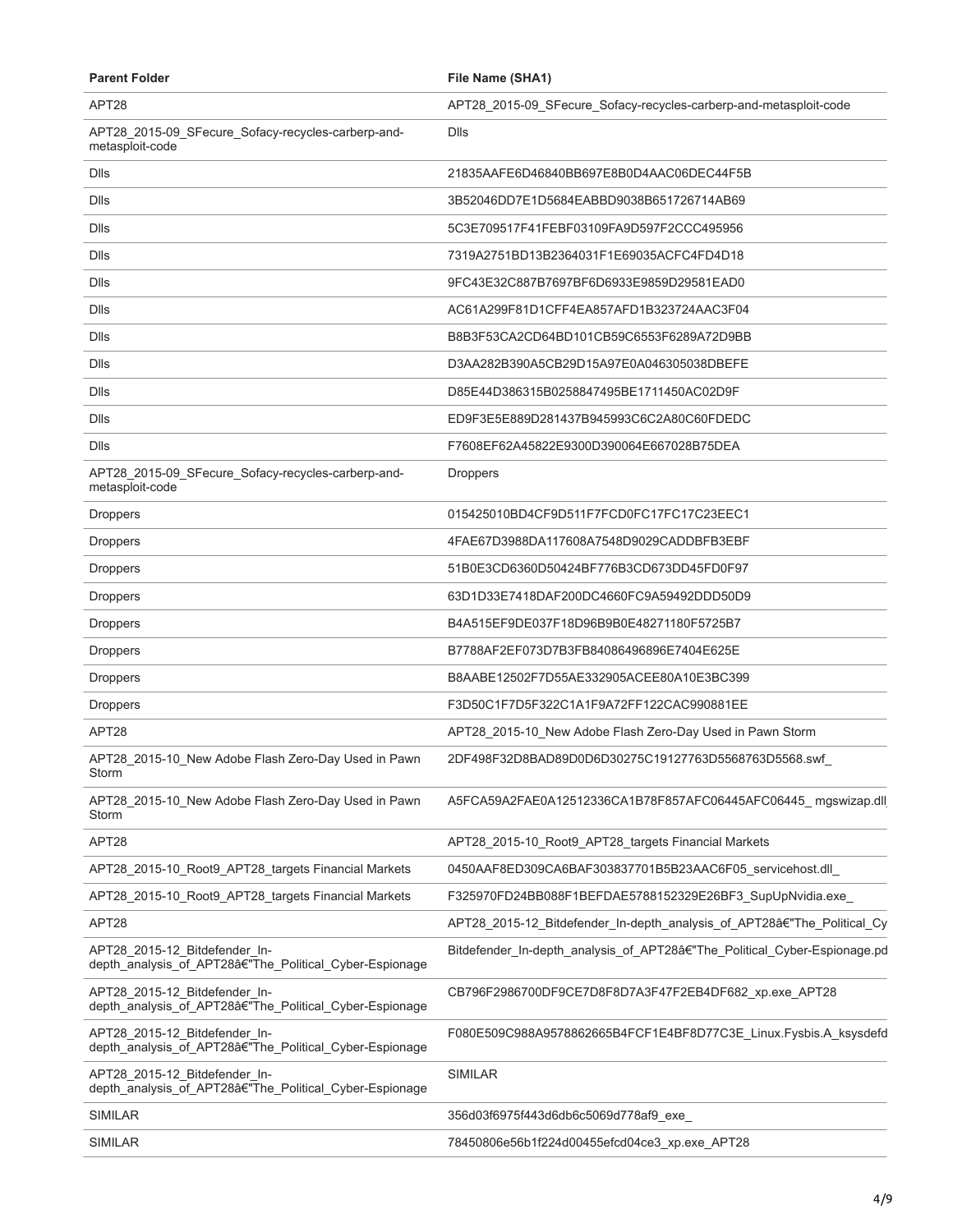| <b>Parent Folder</b>                                                                             | File Name (SHA1)                                                             |
|--------------------------------------------------------------------------------------------------|------------------------------------------------------------------------------|
| <b>SIMILAR</b>                                                                                   | e49bce75070a7a3c63a7cebb699342b3_CVE-2014-4076_tan.exe_                      |
| APT28                                                                                            | APT28_2015-12_Kaspersky_Sofacy APT hits high profile targets                 |
| APT28_2015-12_Kaspersky_Sofacy APT hits high profile<br>targets                                  | 1A4F39C0262822B0623213B8ED3F56DEE0117CD59_tf394kv.dll_                       |
| APT28_2015-12_Kaspersky_Sofacy APT hits high profile<br>targets                                  | 1A4F39C0262822B0623213B8ED3F56DEE0117CD5_tf394kv.dll_                        |
| APT28_2015-12_Kaspersky_Sofacy APT hits high profile<br>targets                                  | 314EF7909CA0ED3A744D2F59AB5AC8B8AE259319.dll (4.3)AZZYimplants-U             |
| APT28_2015-12_Kaspersky_Sofacy APT hits high profile<br>targets                                  | 3E2E245B635B04F006A0044388BD968DF9C3238C_IGFSRVC.dll_USBSteale               |
| APT28_2015-12_Kaspersky_Sofacy APT hits high profile<br>targets                                  | 776C04A10BDEEC9C10F51632A589E2C52AABDF48_USBGuard.exe_                       |
| APT28_2015-12_Kaspersky_Sofacy APT hits high profile<br>targets                                  | AF86743852CC9DF557B62485715AF4C6D73644D3_AZZY4.3installer                    |
| APT28_2015-12_Kaspersky_Sofacy APT hits high profile<br>targets                                  | C78FCAE030A66F388BF8CEA569422F5A79B7B96C_tmpdt.tmp_(4.3)AZZYim               |
| APT28_2015-12_Kaspersky_Sofacy APT hits high profile<br>targets                                  | C78FCAE030A66F388BF8CEA569422F5A79B7B96C_tmpdt.tmp_                          |
| APT28_2015-12_Kaspersky_Sofacy APT hits high profile<br>targets                                  | E251B3EB1449F7016DF78D113571BEA57F92FC36c_servicehost.dll_USBStea            |
| APT28_2015-12_Kaspersky_Sofacy APT hits high profile<br>targets                                  | E3B7704D4C887B40A9802E0695BAE379358F3BA0_Stand-aloneAZZYbackdc               |
| APT28_2015-12_Kaspersky_Sofacy APT hits high profile<br>targets                                  | F325970FD24BB088F1BEFDAE5788152329E26BF3_SupUpNvidia.exe_USBS                |
| APT28                                                                                            | APT28_2015_06_Microsoft_Security_Intelligence_Report_V19                     |
| APT28_2015_06_Microsoft_Security_Intelligence_Report_V19                                         | 0450AAF8ED309CA6BAF303837701B5B23AAC6F05_servicehost.dll_                    |
| APT28_2015_06_Microsoft_Security_Intelligence_Report_V19                                         | 1535D85BEE8A9ADB52E8179AF20983FB0558CCB3.exe_                                |
| APT28                                                                                            | APT28 2016-02 PaloAlto Fysbis Sofacy Linux Backdoor                          |
| APT28_2016-02_PaloAlto_Fysbis Sofacy Linux Backdoor                                              | 9444D2B29C6401BC7C2D14F071B11EC9014AE040_Fysbis_elf_                         |
| APT28_2016-02_PaloAlto_Fysbis Sofacy Linux Backdoor                                              | A Look Into Fysbis_ Sofacy's Linux Backdoor - Palo Alto Networks Blog.pdf    |
| APT28_2016-02_PaloAlto_Fysbis Sofacy Linux Backdoor                                              | ECDDA7ACA5C805E5BE6E0AB2017592439DE7E32C_ksysdefd_elf                        |
| APT28_2016-02_PaloAlto_Fysbis Sofacy Linux Backdoor                                              | F080E509C988A9578862665B4FCF1E4BF8D77C3E                                     |
| APT29                                                                                            | APT29_2016-06_Crowdstrike_Bears in the Midst Intrusion into the Democratic N |
| APT29_2016-06_Crowdstrike_Bears in the Midst Intrusion into<br>the Democratic National Committee | 0B3852AE641DF8ADA629E245747062F889B26659.exe                                 |
| APT29_2016-06_Crowdstrike_Bears in the Midst Intrusion into<br>the Democratic National Committee | 74C190CD0C42304720C686D50F8184AC3FADDBE9.exe                                 |
| APT29_2016-06_Crowdstrike_Bears in the Midst Intrusion into<br>the Democratic National Committee | Bears in the Midst Intrusion into the Democratic National Committee A» pdf   |
| APT29_2016-06_Crowdstrike_Bears in the Midst Intrusion into<br>the Democratic National Committee | CB872EDD1F532C10D0167C99530A65C4D4532A1E.exe_                                |
| APT29_2016-06_Crowdstrike_Bears in the Midst Intrusion into<br>the Democratic National Committee | E2B98C594961AAE731B0CCEE5F9607080EC57197_pagemgr.exe_                        |
| APT29_2016-06_Crowdstrike_Bears in the Midst Intrusion into<br>the Democratic National Committee | F09780BA9EB7F7426F93126BC198292F5106424B_VmUpgradeHelper.exe_                |
| APT28                                                                                            | APT28_2016-07_Invincea_Tunnel of Gov DNC Hack and the Russian XTunnel        |
| APT28_2016-07_Invincea_Tunnel of Gov DNC Hack and the<br>Russian XTunnel                         | E2101519714F8A4056A9DE18443BC6E8A1F1B977_PortMapClient.exe_                  |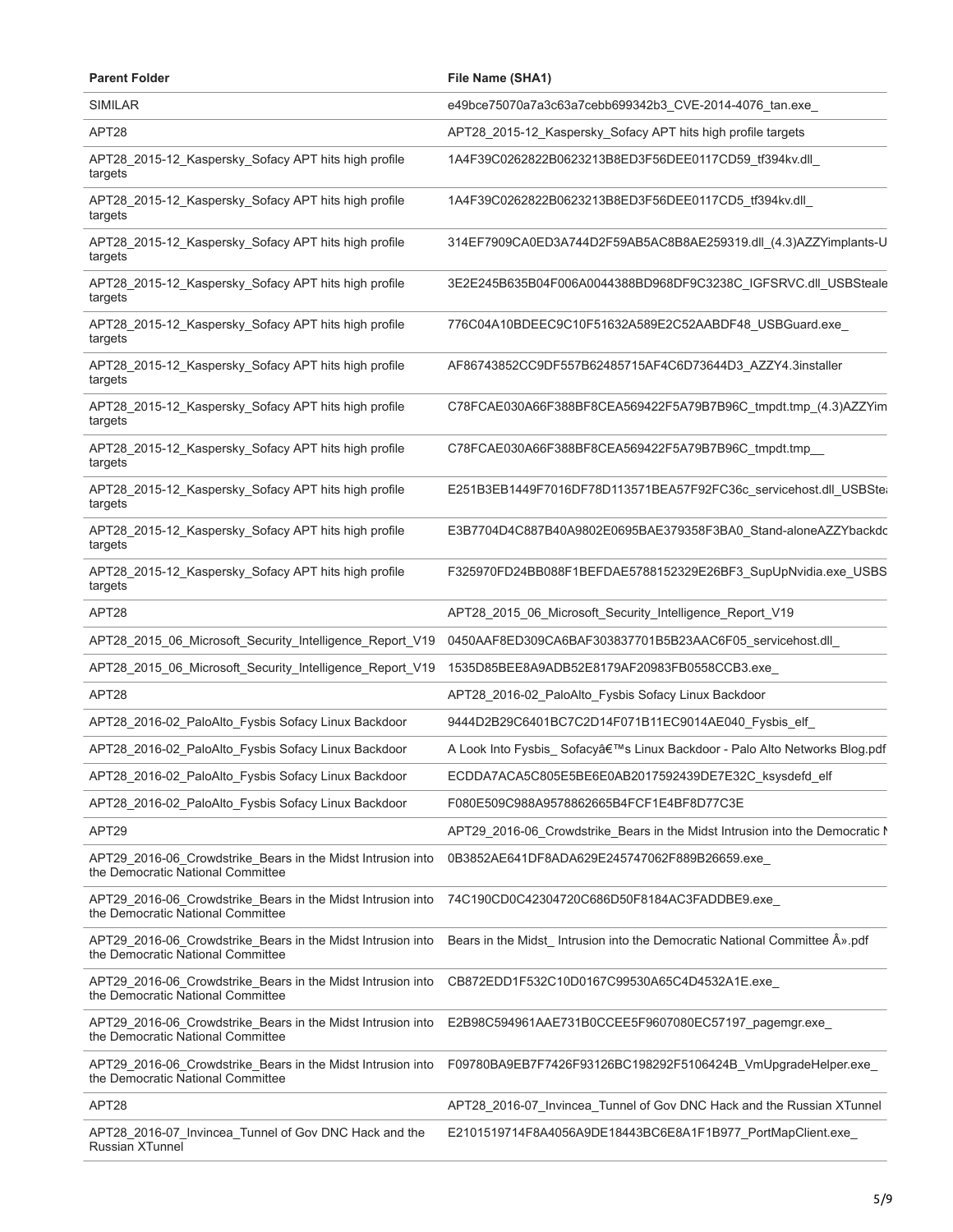| <b>Parent Folder</b>                                                            | File Name (SHA1)                                               |
|---------------------------------------------------------------------------------|----------------------------------------------------------------|
| APT28_2016-07_Invincea_Tunnel of Gov DNC Hack and the<br><b>Russian XTunnel</b> | F09780BA9EB7F7426F93126BC198292F5106424B_VmUpgradeHelper.exe_  |
| APT28_2016-07_Invincea_Tunnel of Gov DNC Hack and the<br><b>Russian XTunnel</b> | Tunnel of Gov_ DNC Hack and the Russian XTunnel _ Invincea.pdf |
| APT28                                                                           | APT28_2016-10_ESET_Observing the Comings and Goings            |
| APT28_2016-10_ESET_Observing the Comings and Goings                             | eset-sednit-part-2.pdf                                         |
| APT28_2016-10_ESET_Observing the Comings and Goings                             | Sedreco-dropper                                                |
| Sedreco-dropper                                                                 | 4F895DB287062A4EE1A2C5415900B56E2CF15842                       |
| Sedreco-dropper                                                                 | 87F45E82EDD63EF05C41D18AEDDEAC00C49F1AEE                       |
| Sedreco-dropper                                                                 | 8EE6CEC34070F20FD8AD4BB202A5B08AEA22ABFA                       |
| Sedreco-dropper                                                                 | 9E779C8B68780AC860920FCB4A8E700D97F084EF                       |
| Sedreco-dropper                                                                 | C23F18DE9779C4F14A3655823F235F8E221D0F6A                       |
| Sedreco-dropper                                                                 | E034E0D9AD069BAB5A6E68C1517C15665ABE67C9                       |
| Sedreco-dropper                                                                 | E17615331BDCE4AFA45E4912BDCC989EACF284BC                       |
| APT28_2016-10_ESET_Observing the Comings and Goings                             | Sedreco payload                                                |
| Sedreco_payload                                                                 | 04301B59C6EB71DB2F701086B617A98C6E026872                       |
| Sedreco_payload                                                                 | 11AF174294EE970AC7FD177746D23CDC8FFB92D7                       |
| Sedreco_payload                                                                 | E3B7704D4C887B40A9802E0695BAE379358F3BA0                       |
| APT28_2016-10_ESET_Observing the Comings and Goings                             | XAgent-LIN                                                     |
| XAgent-LIN                                                                      | 7E33A52E53E85DDB1DC8DC300E6558735ACF10CE                       |
| XAgent-LIN                                                                      | 9444D2B29C6401BC7C2D14F071B11EC9014AE040                       |
| XAgent-LIN                                                                      | ECDDA7ACA5C805E5BE6E0AB2017592439DE7E32C                       |
| XAgent-LIN                                                                      | F080E509C988A9578862665B4FCF1E4BF8D77C3E                       |
| APT28_2016-10_ESET_Observing the Comings and Goings                             | XAgent-WIN                                                     |
| XAgent-WIN                                                                      | 072933FA35B585511003F36E3885563E1B55D55A                       |
| XAgent-WIN                                                                      | 082141F1C24FB49981CC70A9ED50CDA582EE04DD                       |
| XAgent-WIN                                                                      | 08C4D755F14FD6DF76EC86DA6EAB1B5574DFBAFD                       |
| XAgent-WIN                                                                      | 0F04DAD5194F97BB4F1808DF19196B04B4AEE1B8                       |
| XAgent-WIN                                                                      | 3403519FA3EDE4D07FB4C05D422A9F8C026CEDBF                       |
| XAgent-WIN                                                                      | 499FF777C88AEACBBAA47EDDE183C944AC7E91D2                       |
| XAgent-WIN                                                                      | 4B74C90C9D9CE7668AA9EB09978C1D8D4DFDA24A                       |
| XAgent-WIN                                                                      | 4BC32A3894F64B4BE931FF20390712B4EC605488                       |
| XAgent-WIN                                                                      | 5F05A8CB6FEF24A91B3BD6C137B23AB3166F39AE                       |
| XAgent-WIN                                                                      | 71636E025FA308FC5B8065136F3DD692870CB8A4                       |
| XAgent-WIN                                                                      | 780AA72F0397CB6C2A78536201BD9DB4818FA02A                       |
| XAgent-WIN                                                                      | A70ED3AE0BC3521E743191259753BE945972118B                       |
| XAgent-WIN                                                                      | BAA4C177A53CFA5CC103296B07B62565E1C7799F                       |
| XAgent-WIN                                                                      | C18EDCBA2C31533B7CDB6649A970DCE397F4B13C                       |
| XAgent-WIN                                                                      | C2E8C584D5401952AF4F1DB08CF4B6016874DDAC                       |
| XAgent-WIN                                                                      | D00AC5498D0735D5AE0DEA42A1F477CF8B8B0826                       |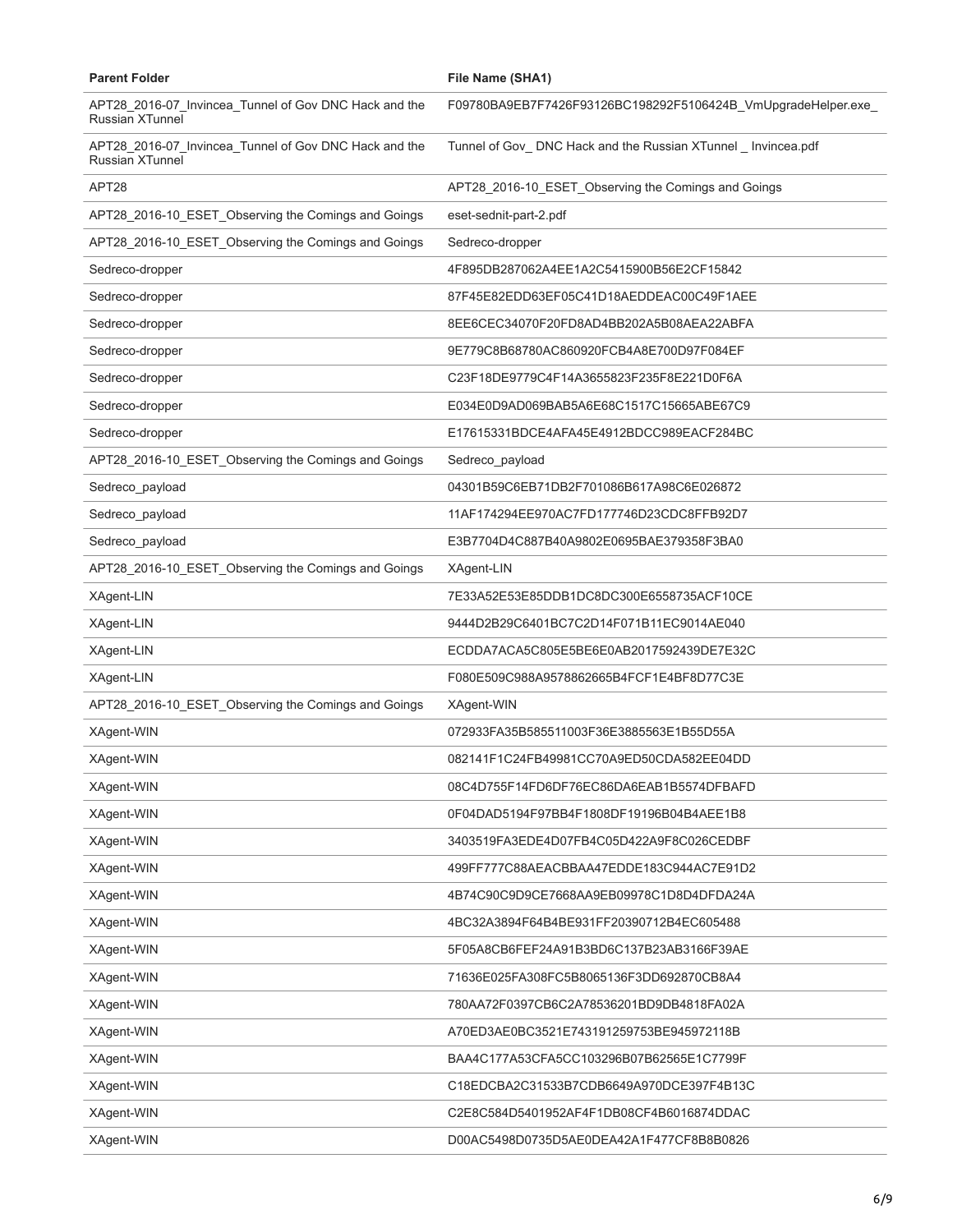| <b>Parent Folder</b>                                | File Name (SHA1)                                  |
|-----------------------------------------------------|---------------------------------------------------|
| XAgent-WIN                                          | D0DB619A7A160949528D46D20FC0151BF9775C32          |
| XAgent-WIN                                          | E816EC78462B5925A1F3EF3CDB3CAC6267222E72          |
| XAgent-WIN                                          | F1EE563D44E2B1020B7A556E080159F64F3FD699          |
| APT28_2016-10_ESET_Observing the Comings and Goings | Xtunnel                                           |
| Xtunnel                                             | 0450AAF8ED309CA6BAF303837701B5B23AAC6F05          |
| Xtunnel                                             | 067913B28840E926BF3B4BFAC95291C9114D3787          |
| Xtunnel                                             | 1535D85BEE8A9ADB52E8179AF20983FB0558CCB3          |
| Xtunnel                                             | 42DEE38929A93DFD45C39045708C57DA15D7586C          |
| Xtunnel                                             | 8F4F0EDD5FB3737914180FF28ED0E9CCA25BF4CC          |
| Xtunnel                                             | 982D9241147AAACF795174A9DAB0E645CF56B922          |
| Xtunnel                                             | 99B454262DC26B081600E844371982A49D334E5E          |
| Xtunnel                                             | C637E01F50F5FBD2160B191F6371C5DE2AC56DE4          |
| Xtunnel                                             | C91B192F4CD47BA0C8E49BE438D035790FF85E70          |
| Xtunnel                                             | CDEEA936331FCDD8158C876E9D23539F8976C305          |
| Xtunnel                                             | DB731119FCA496064F8045061033A5976301770D          |
| Xtunnel                                             | DE3946B83411489797232560DB838A802370EA71          |
| Xtunnel                                             | E945DE27EBFD1BAF8E8D2A81F4FB0D4523D85D6A          |
| APT28                                               | APT28_2016-10_ESET_Sednit A Mysterious Downloader |
| APT28_2016-10_ESET_Sednit A Mysterious Downloader   | 1CC2B6B208B7687763659AEB5DCB76C5C2FBBF26.scr      |
| APT28_2016-10_ESET_Sednit A Mysterious Downloader   | 49ACBA812894444C634B034962D46F986E0257CF.exe      |
| APT28_2016-10_ESET_Sednit A Mysterious Downloader   | 4C9C7C4FD83EDAF7EC80687A7A957826DE038DD7.exe_     |
| APT28_2016-10_ESET_Sednit A Mysterious Downloader   | 4F92D364CE871C1AEBBF3C5D2445C296EF535632.exe      |
| APT28_2016-10_ESET_Sednit A Mysterious Downloader   | 516EC3584073A1C05C0D909B8B6C15ECB10933F1.exe_     |
| APT28_2016-10_ESET_Sednit A Mysterious Downloader   | 593D0EB95227E41D299659842395E76B55AA048D.exe      |
| APT28_2016-10_ESET_Sednit A Mysterious Downloader   | 593D0EB95227E41D299659842395E76B55AA048D dll      |
| APT28_2016-10_ESET_Sednit A Mysterious Downloader   | 5C132AE63E3B41F7B2385740B9109B473856A6A5.dll      |
| APT28_2016-10_ESET_Sednit A Mysterious Downloader   | 5FC4D555CA7E0536D18043977602D421A6FD65F9.exe_     |
| APT28_2016-10_ESET_Sednit A Mysterious Downloader   | 669A02E330F5AFC55A3775C4C6959B3F9E9965CF.exe      |
| APT28_2016-10_ESET_Sednit A Mysterious Downloader   | 6CAA48CD9532DA4CABD6994F62B8211AB9672D9E_bk.exe_  |
| APT28 2016-10 ESET Sednit A Mysterious Downloader   | 7394EA20C3D510C938EF83A2D0195B767CD99ED7_x32.dll_ |
| APT28_2016-10_ESET_Sednit A Mysterious Downloader   | 9F3AB8779F2B81CAE83F62245AFB124266765939.exe      |
| APT28_2016-10_ESET_Sednit A Mysterious Downloader   | E8ACA4B0CFE509783A34FF908287F98CAB968D9E.exe      |
| APT28_2016-10_ESET_Sednit A Mysterious Downloader   | EE788901CD804965F1CD00A0AFC713C8623430C4.exe_     |
| APT28_2016-10_ESET_Sednit A Mysterious Downloader   | EE788901CD804965F1CD00A0AFC713C8623430C46.exe     |
| APT28_2016-10_ESET_Sednit A Mysterious Downloader   | eset-sednit-part3.pdf                             |
| APT28                                               | APT28_2016-10_ESET_Sednit Approaching the Target  |
| APT28_2016-10_ESET_Sednit Approaching the Target    | 015425010BD4CF9D511F7FCD0FC17FC17C23EEC1          |
| APT28_2016-10_ESET_Sednit Approaching the Target    | 0F7893E2647A7204DBF4B72E50678545573C3A10          |
| APT28_2016-10_ESET_Sednit Approaching the Target    | 10686CC4E46CF3FFBDEB71DD565329A80787C439          |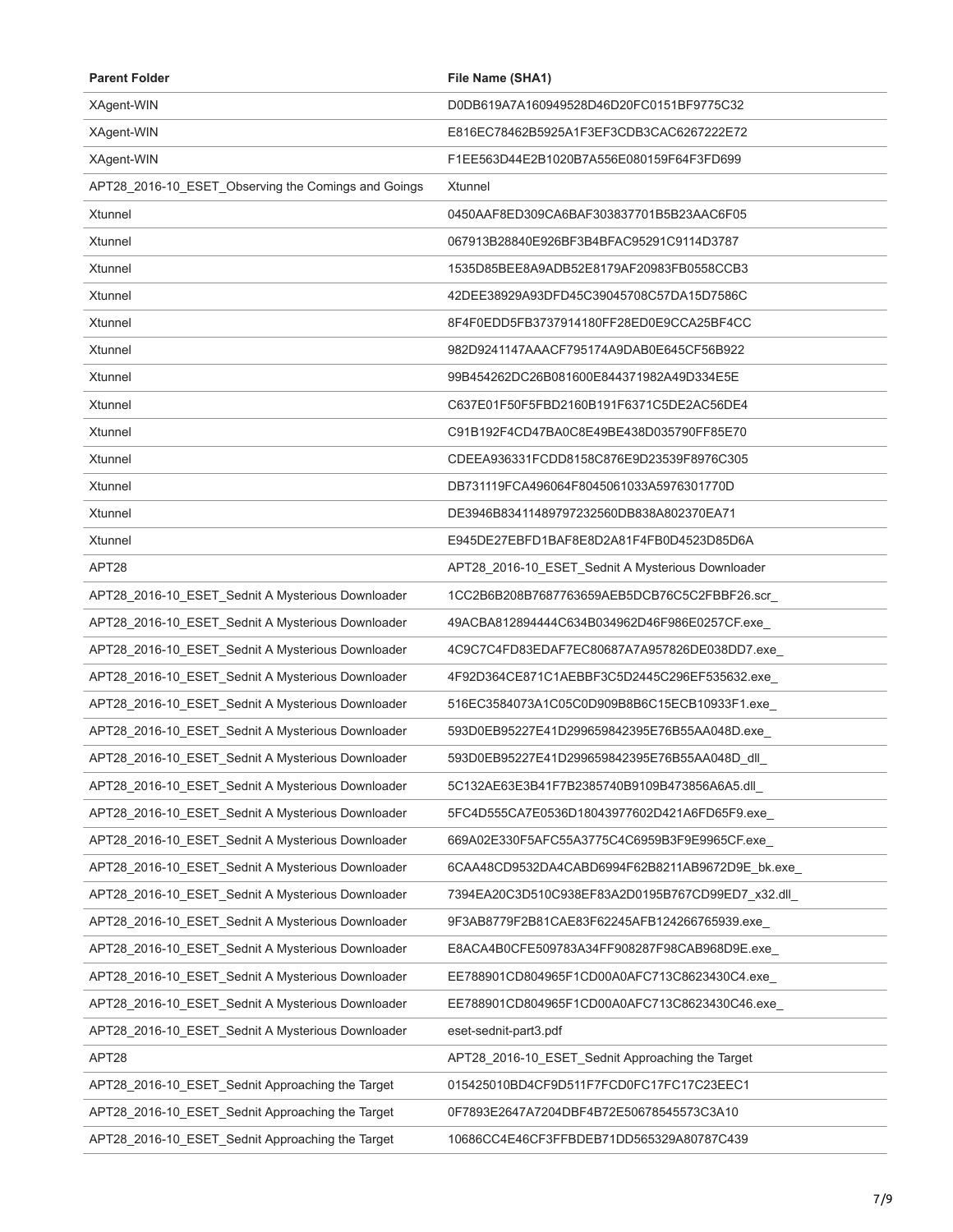| <b>Parent Folder</b>                             | File Name (SHA1)                         |
|--------------------------------------------------|------------------------------------------|
| APT28_2016-10_ESET_Sednit Approaching the Target | 17661A04B4B150A6F70AFDABE3FD9839CC56BEE8 |
| APT28_2016-10_ESET_Sednit Approaching the Target | 21835AAFE6D46840BB697E8B0D4AAC06DEC44F5B |
| APT28_2016-10_ESET_Sednit Approaching the Target | 2663EB655918C598BE1B2231D7C018D8350A0EF9 |
| APT28_2016-10_ESET_Sednit Approaching the Target | 2C86A6D6E9915A7F38D119888EDE60B38AB1D69D |
| APT28_2016-10_ESET_Sednit Approaching the Target | 351C3762BE9948D01034C69ACED97628099A90B0 |
| APT28_2016-10_ESET_Sednit Approaching the Target | 3956CFE34566BA8805F9B1FE0D2639606A404CD4 |
| APT28_2016-10_ESET_Sednit Approaching the Target | 4D5E923351F52A9D5C94EE90E6A00E6FCED733EF |
| APT28_2016-10_ESET_Sednit Approaching the Target | 4FAE67D3988DA117608A7548D9029CADDBFB3EBF |
| APT28_2016-10_ESET_Sednit Approaching the Target | 51B0E3CD6360D50424BF776B3CD673DD45FD0F97 |
| APT28_2016-10_ESET_Sednit Approaching the Target | 51E42368639D593D0AE2968BD2849DC20735C071 |
| APT28_2016-10_ESET_Sednit Approaching the Target | 5C3E709517F41FEBF03109FA9D597F2CCC495956 |
| APT28_2016-10_ESET_Sednit Approaching the Target | 63D1D33E7418DAF200DC4660FC9A59492DDD50D9 |
| APT28_2016-10_ESET_Sednit Approaching the Target | 69D8CA2A02241A1F88A525617CF18971C99FB63B |
| APT28_2016-10_ESET_Sednit Approaching the Target | 6FB3FD8C2580C84314B14510944700144A9E31DF |
| APT28_2016-10_ESET_Sednit Approaching the Target | 80DCA565807FA69A75A7DD278CEF1DAAEE34236E |
| APT28_2016-10_ESET_Sednit Approaching the Target | 842B0759B5796979877A2BAC82A33500163DED67 |
| APT28_2016-10_ESET_Sednit Approaching the Target | 8F99774926B2E0BF85E5147AACA8BBBBCC5F1D48 |
| APT28_2016-10_ESET_Sednit Approaching the Target | 90C3B756B1BB849CBA80994D445E96A9872D0CF5 |
| APT28_2016-10_ESET_Sednit Approaching the Target | 99F927F97838EB47C1D59500EE9155ADB55B806A |
| APT28_2016-10_ESET_Sednit Approaching the Target | 9FC43E32C887B7697BF6D6933E9859D29581EAD0 |
| APT28_2016-10_ESET_Sednit Approaching the Target | A43EF43F3C3DB76A4A9CA8F40F7B2C89888F0399 |
| APT28_2016-10_ESET_Sednit Approaching the Target | A5FCA59A2FAE0A12512336CA1B78F857AFC06445 |
| APT28_2016-10_ESET_Sednit Approaching the Target | A857BCCF4CC5C15B60667ECD865112999E1E56BA |
| APT28_2016-10_ESET_Sednit Approaching the Target | B4A515EF9DE037F18D96B9B0E48271180F5725B7 |
| APT28_2016-10_ESET_Sednit Approaching the Target | B7788AF2EF073D7B3FB84086496896E7404E625E |
| APT28_2016-10_ESET_Sednit Approaching the Target | B8AABE12502F7D55AE332905ACEE80A10E3BC399 |
| APT28_2016-10_ESET_Sednit Approaching the Target | C1EAE93785C9CB917CFB260D3ABF6432C6FDAF4D |
| APT28_2016-10_ESET_Sednit Approaching the Target | C2E8C584D5401952AF4F1DB08CF4B6016874DDAC |
| APT28_2016-10_ESET_Sednit Approaching the Target | C345A85C01360F2833752A253A5094FF421FC839 |
| APT28_2016-10_ESET_Sednit Approaching the Target | D3AA282B390A5CB29D15A97E0A046305038DBEFE |
| APT28_2016-10_ESET_Sednit Approaching the Target | D85E44D386315B0258847495BE1711450AC02D9F |
| APT28_2016-10_ESET_Sednit Approaching the Target | D9989A46D590EBC792F14AA6FEC30560DFE931B1 |
| APT28_2016-10_ESET_Sednit Approaching the Target | E5FB715A1C70402774EE2C518FB0E4E9CD3FDCFF |
| APT28_2016-10_ESET_Sednit Approaching the Target | E742B917D3EF41992E67389CD2FE2AAB0F9ACE5B |
| APT28_2016-10_ESET_Sednit Approaching the Target | ED9F3E5E889D281437B945993C6C2A80C60FDEDC |
| APT28_2016-10_ESET_Sednit Approaching the Target | F024DBAB65198467C2B832DE9724CB70E24AF0DD |
| APT28_2016-10_ESET_Sednit Approaching the Target | F3D50C1F7D5F322C1A1F9A72FF122CAC990881EE |
| APT28_2016-10_ESET_Sednit Approaching the Target | F7608EF62A45822E9300D390064E667028B75DEA |
| APT28_2016-10_ESET_Sednit Approaching the Target | eset-sednit-part1.pdf                    |